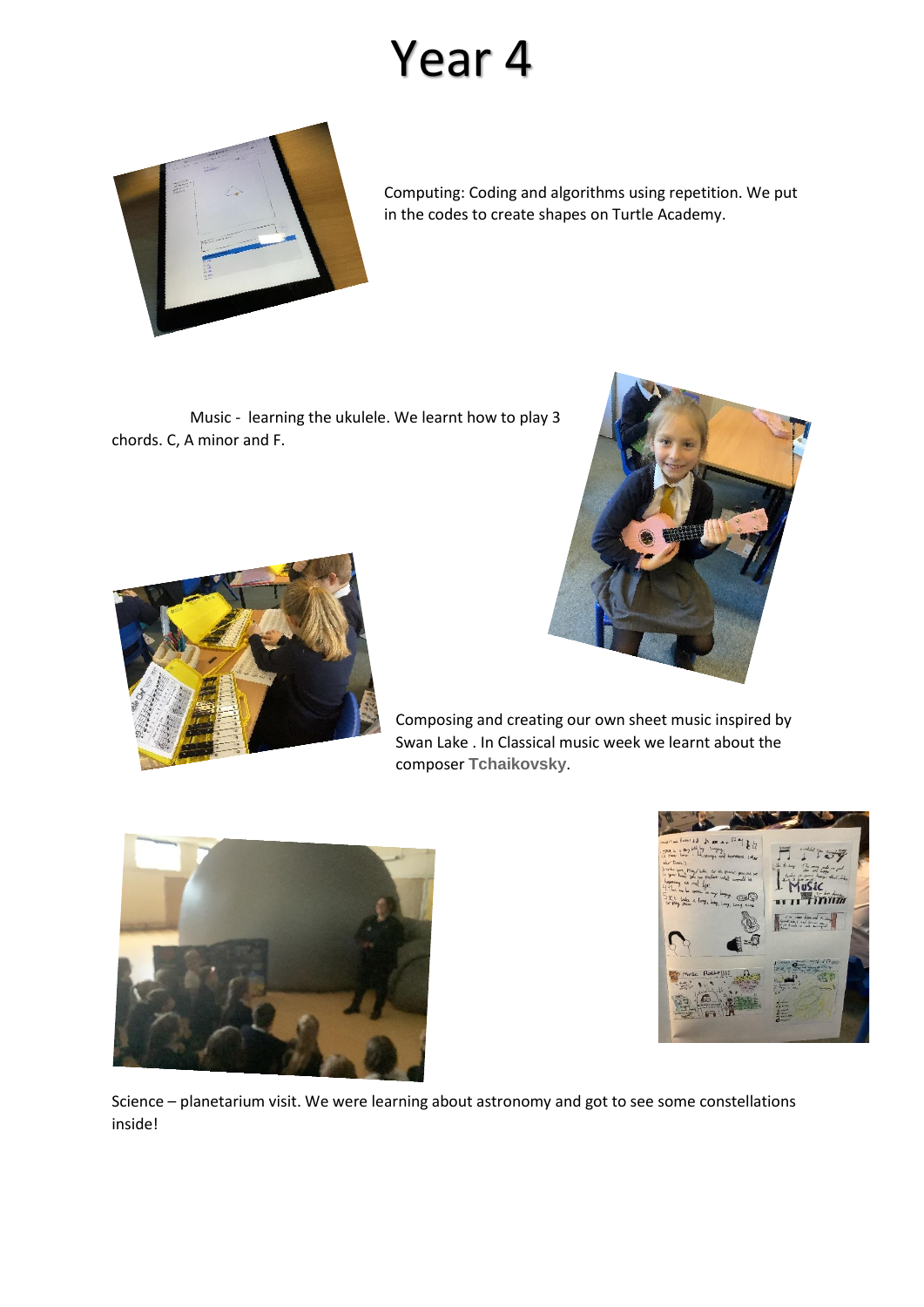

Art – the illusion of 3D. We have been looking at shape and shading. We used shading and shadow to create the illusion of 3D.

Cross stitch. We learnt how to cross stitch and made some space designs!



P.E cardio drumming. For Children in Need day we used our cardio drumming skills to keep in time with the music!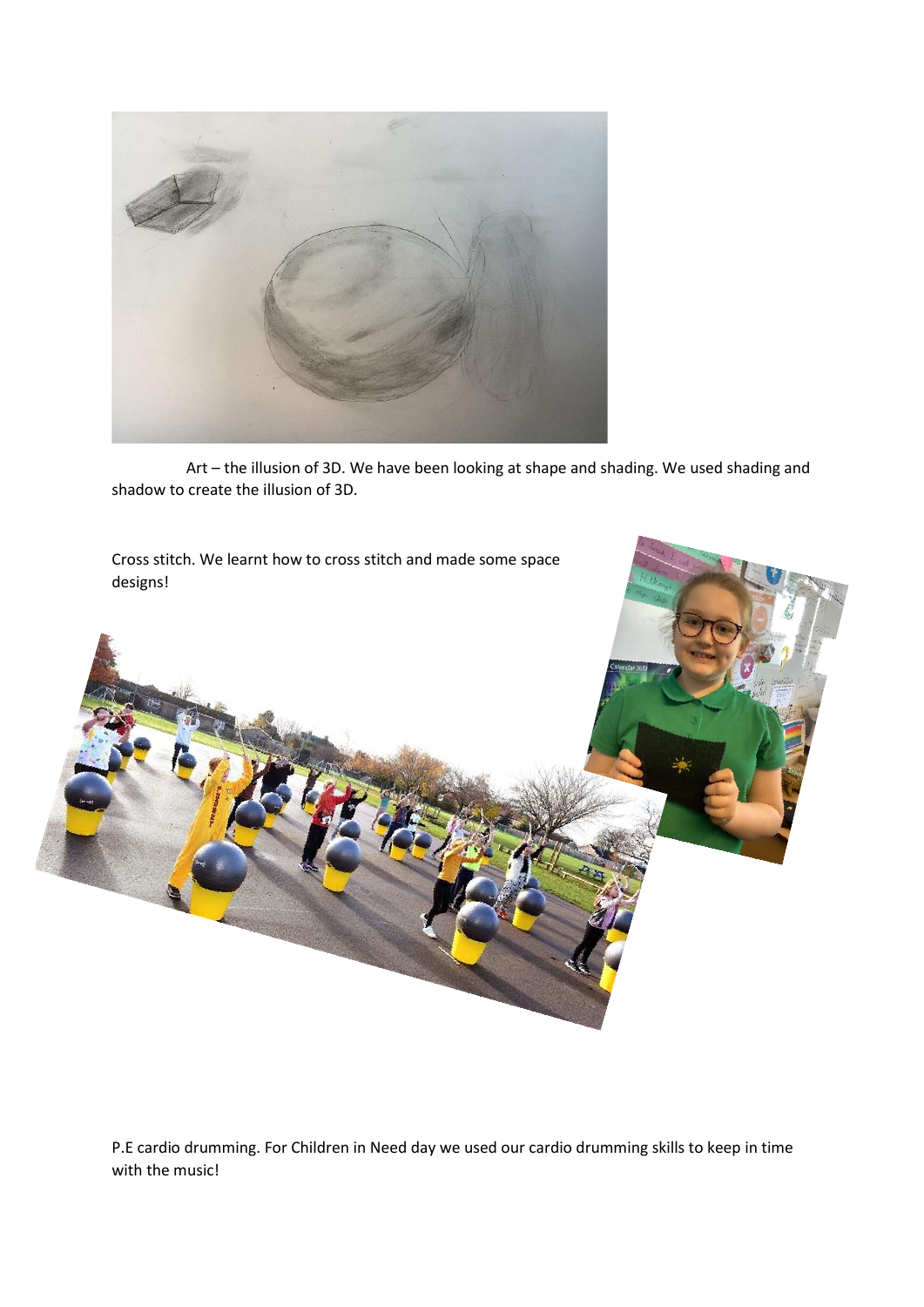

Science - classification of animals. We went on an animal and managed to find and classify some arachnids, insects and mollusks.

R.E – creating a religious symbol from clay. We made some clay designs linked to the Christmas story.